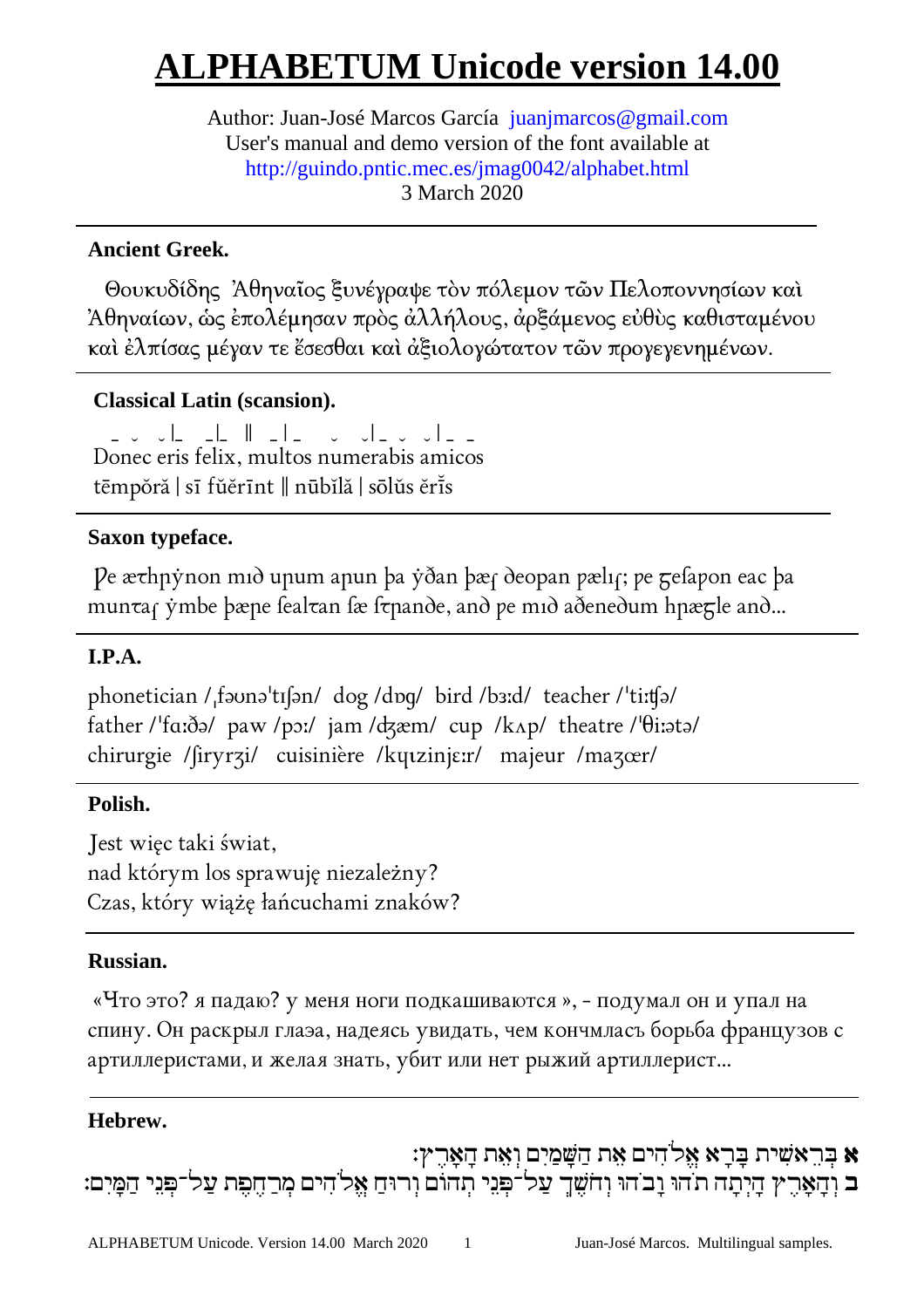#### **Hiragana.**

いろはにほへと ちりぬるを わかよたれそ つねならむ うゐのおくやま けふこえて あさきゆめみし ゑひもせすん

### **Gothic.**

| <b>λΙΥλΓΓΕΛςՋ·ψλΙΚh·ΛΠΚλΝ·λΝλSΤՋΔΕΙψ</b> |  |  |
|------------------------------------------|--|--|
| <b>NATEKAINTISMANAFAIANFNNNN</b>         |  |  |
| ϻͼλςλΝΪΝSλΤΒΙΦՋSΓλϝΠλλγει                |  |  |

#### **Runic characters.**

ᛚᛛᛜᛝᚠᚡᚢᚣᚤᚥᚦᚧᚨᚩᚪᚫᚬᚭᚮᚯᚰᚱᚲᚳᚴᚵᚶᚷᚸᚹᚺᚻᚼᚽᚾᚿᛀᛁᛂᛃᛄᛅᛆᛇᛈᛉᛊᛋᛌᛍᛎᛏᛐᛑᛒᛓᛔᛕᛖᛗᛘᛙ ᛞᛟᛠᛡᛢᛣᛤᛥᛦᛧᛨᛩᛪ᛫᛬᛭ᛮᛯᛰ

#### **Ogham.**

 $\overline{a}$ 

᚛ᚄᚐᚌᚏᚐᚌᚅᚔ ᚋᚐᚊᚔ ᚉᚒᚅᚐᚈᚐᚋᚔ᚜

#### **Oscan alphabet.**

YV + 8 V T Z D N H H L K I B I L E R < B R a b g d e v z h i k l m n p r s t u f í ú

#### **Etruscan.**

SFEC-RN-CM-HHENE-YTINCE-#IYNE-METILYNEC DR. VO. TVDR. NYNOENO. (LETDRH. MDENVEE TEI-8AMEI-\$AP8NEO-\$VMLE-NVNOEN

### **Celtiberian.**

      :        :          :       :         :         $\nabla$   $\nabla$   $\nabla$   $\nabla$   $\nabla$   $\nabla$   $\nabla$   $\nabla$   $\nabla$   $\nabla$   $\nabla$   $\nabla$   $\nabla$   $\nabla$   $\nabla$   $\nabla$   $\nabla$   $\nabla$   $\nabla$   $\nabla$   $\nabla$   $\nabla$   $\nabla$   $\nabla$   $\nabla$   $\nabla$   $\nabla$   $\nabla$   $\nabla$   $\nabla$   $\nabla$   $\nabla$   $\nabla$   $\nabla$   $\nabla$   $\nabla$   $\nabla$ 

#### **Old Nordic.**

| Þat segik fall á fogrum  | $\times$ $\frac{1}{2}$ $\times$ $\frac{1}{2}$ $\times$                   |
|--------------------------|--------------------------------------------------------------------------|
| flotna randar botni.     | $\angle$ x $\angle$ x $\angle$ x                                         |
| Ræs gofumk reiðar mána   | $\angle \overline{\infty}$ $\angle \times \angle$                        |
| Ragnarr auk fjolð sagna. | $\angle$ $\geq$ $\times$ $\angle$ $\angle$ $\parallel$ $\angle$ $\times$ |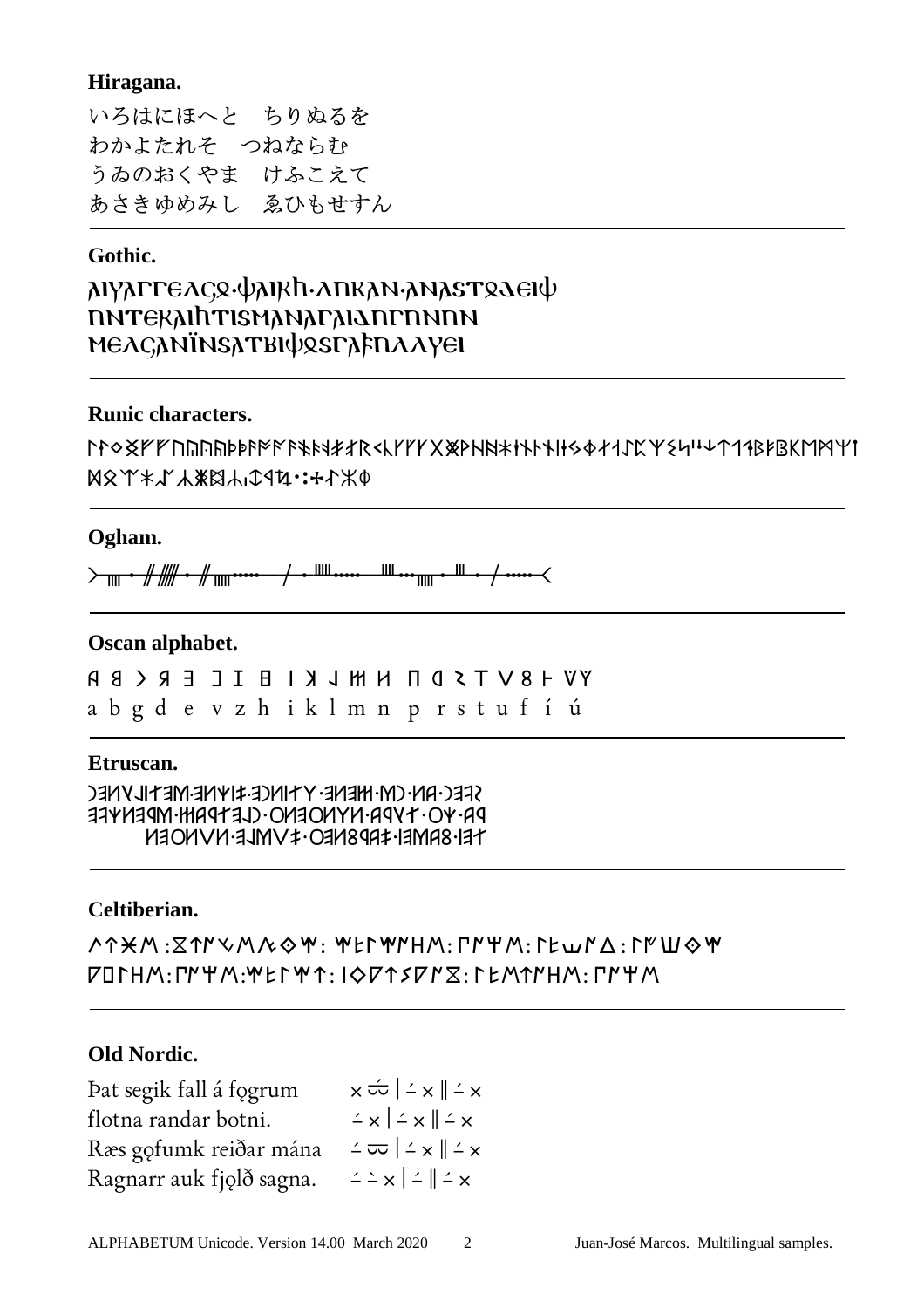#### **Old Persian cuneform.**

# $\gamma$  of  $\eta$  of  $\eta$  of  $\eta$  in  $\beta$  in  $\alpha$  of  $\alpha$  of  $\alpha$  of  $\alpha$  of  $\alpha$  of  $\alpha$  of  $\alpha$  or  $\alpha$  $-12$  M E M E A  $\langle 0 \rangle$   $\chi$   $\overline{m}$  K  $\gamma$  K  $\overline{n}$  K  $\chi$   $\langle 0 \rangle$   $\overline{\chi}$   $\overline{m}$

#### **Devanagari (Sanskrit).**

अथ कलेन महता स मत्स्यः सुमहानभूत् । अलिञरे जले चैव नासौ समभवत्किल ॥१३॥

#### **Linear B.**

Syllabary ™ ´ ¨ Æ Ø ° ± ² ³ ¥ µ ¶ · ¸ ¹ º ª º ½ æ ø ¿ £ ¬ Ã ƒ Å Æ « » …  $\operatorname{Id}$ eograms  $\hbar$   $\hbar$   $\hbar$   $\hbar$   $\mathfrak{R}$   $\mathfrak{T}$   $\mathfrak{T}$   $\mathfrak{P}$   $\mathfrak{P}$   $\mathfrak{P}$   $\mathfrak{P}$   $\mathfrak{P}$   $\mathfrak{P}$   $\mathfrak{P}$   $\mathfrak{P}$   $\mathfrak{P}$   $\mathfrak{P}$   $\mathfrak{P}$   $\mathfrak{P}$   $\mathfrak{P}$   $\mathfrak{P}$   $\mathfrak{P}$   $\math$ 

#### **Phoenician.**

|  |  |  |  |  | <b>XK 4 1 A A A 3 7 I L H B B 2 2 X 4 A</b>          |  |
|--|--|--|--|--|------------------------------------------------------|--|
|  |  |  |  |  | alef bet gimel dalet he waw zayin het tet yod kaf    |  |
|  |  |  |  |  | L '744 74 F OU 2 M Q 9 W +X                          |  |
|  |  |  |  |  | lamed mum nun samekh ayin pe tsade qof resh shin taw |  |

#### **Cypriot.**

 pa-si-le-u-se βασιλεύς king  a-to-ro-po-se ἄνθρωπος man po-to-li-se πτόλις town

#### **Ugaritic signs.**

# **> II I I III E E I K K H E (V III M** V m X Y ( ) I M m / h y + r = h W X Y

#### **Coptic.**

 $\beta$ εη тархи ие пісахі пе. очор, пісахі насун фатен ф†. очор, не очноч† пе πισαχι. φαι επας χθι τοχενι φατεπ φτ. εωθ πιθεταν ωωσι εθολ ειτοτς. ονος ѧ⊤бнота илю дана и тадуми и стария. не по татем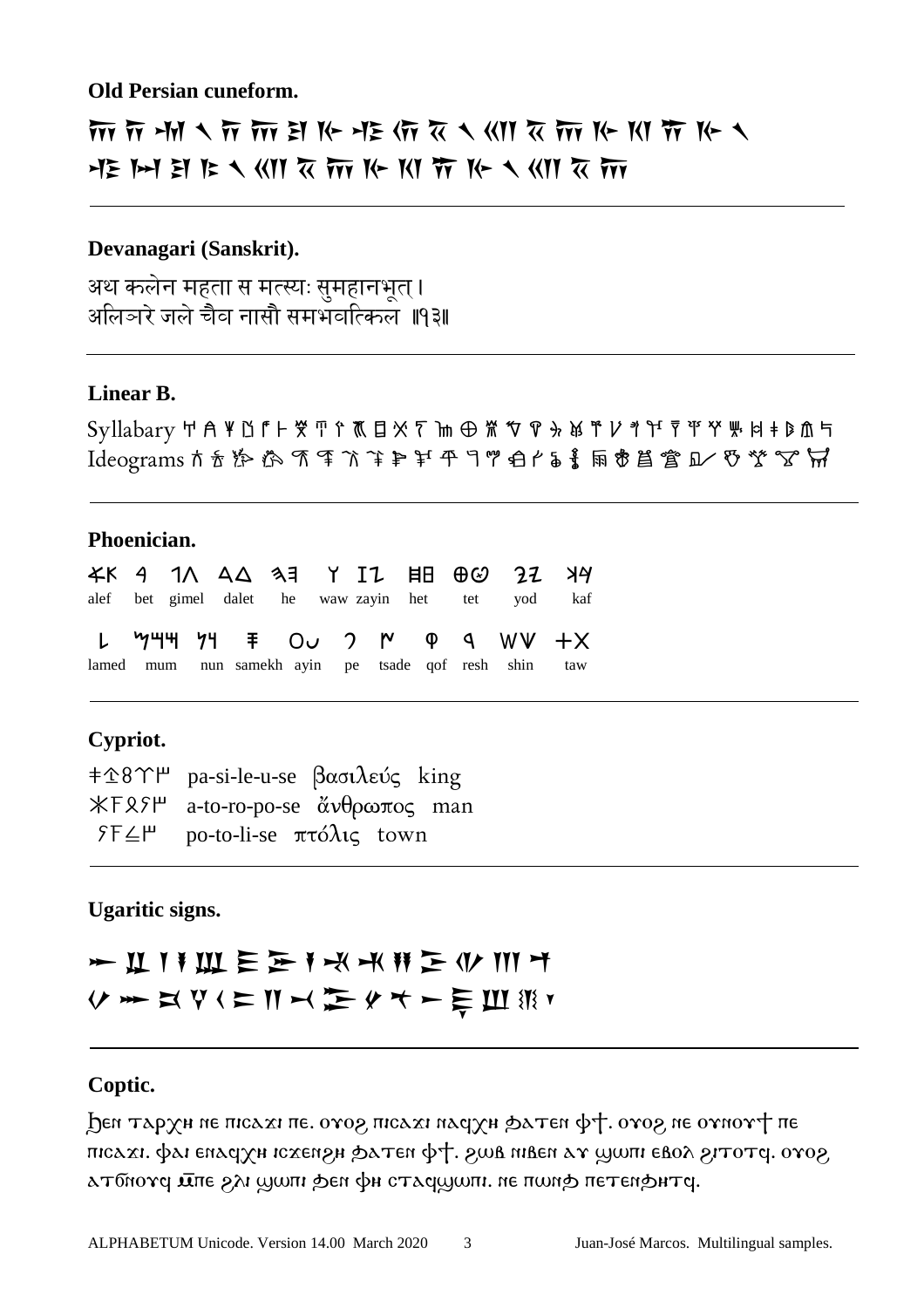# **Brahmi.**

**JSICLICLISTI JEIGLAGETAII** አጔ੪Ⴕሓ スႦႧႼჃ スႮႯႽႦႿႵႾႿႹ <u>ኢግግዝ I PHOLን YJD-H P</u>HVAJLን CP4V2&YY 18. La1++C **HOLLY**J'Y

# **Avestan.**

•ε) πικαιλευνεικής της πολύτης στην της Εξερίας στην προστήμα στην πραγκής της Τ ᠂ᢄ᠉᠖ᡟᢄᡉᡴ᠂ᢄᡄᡗ᠇ᡴᡞ᠈ᡅᡗᠴᡊᡛ᠂ᢟᢀᡣ᠓ᡊ᠓ᡊ᠅ᢄ᠈ᡢᡢᡢ᠅ᢄᠰᢃᡊᡏᢉᠽ᠀ᡊᡊ უურე•ოატიელი აპურიარებურელია ქომურიფართელმატე) რომატიატა ᢆ᠊᠄᠂ᢆҼ᠊ᢒᢂ᠗᠓ᡴᡳᢄ᠌᠌᠊ᢒ᠈ᡱᠻᠴᡣ᠃᠌ᢄᡩᡅᡴ᠄᠌ᠿᡏ᠓᠇᠗᠂ᡒ᠈

# **Old Cyrillic.**

# **Глака** 1

1 BE MAYANT COTBOON ETE MEEO N SEMAIO.

2 Земла же въе невидима и невстроена, и тма верху вездны, и дуч вжи ношашест верху воды. 3 И рече Егч: да відетч свътч. Й высть свътч.

Γлaʙà 1

1 Въ началъ сотвори бъ небо и демлю.

2 Zемла́ же бѣ неви́днма и̂ нe Устро́ена, и̂ тма̀ верх у̀ бе́ддны, ѝ дӯъ бж̄їй ношáшесл веру $\gamma$ воды̀.  $3$   $\hat{H}$  речè бъз: да б $\hat{Z}$ детъ свѣтъ.  $\hat{H}$  бы́ств свѣтъ.

# **Glagolitic.**

Ⰰ Ⰱ Ⰲ Ⰳ Ⰴ Ⰵ Ⰶ Ⰷ Ⰸ Ⰹ Ⰺ Ⰻ Ⰼ Ⰽ Ⰾ Ⰿ Ⱀ Ⱁ Ⱂ Ⱃ Ⱄ Ⱅ Ⱆ Ⱇ Ⱈ Ⱉ Ⱊ Ⱋ Ⱌ Ⱍ Ⱎ Ⱏ Ⱐ Ⱑ Ⱒ Ⱓ Ⱔ Ⱕ Ⱖ Ⱗ Ⱘ Ⱙ Ⱚ Ⱛ Ⱞ

# **Kharosthi.**

| - Combinations with letter "k": $\mathcal{D}$ $\mathcal{D}$ $\mathcal{D}$ $\mathcal{D}$ $\mathcal{D}$ $\mathcal{D}$ $\mathcal{D}$                                                                                                                                                                          |                   |  |  |  |  |
|------------------------------------------------------------------------------------------------------------------------------------------------------------------------------------------------------------------------------------------------------------------------------------------------------------|-------------------|--|--|--|--|
|                                                                                                                                                                                                                                                                                                            | ka ki ku kr ke ko |  |  |  |  |
| - Inscription written in Kharosthi: $\phi = \frac{1}{2}$ $\frac{1}{2}$ $\frac{1}{2}$ $\frac{1}{2}$ $\frac{1}{2}$ $\frac{1}{2}$ $\frac{1}{2}$ $\frac{1}{2}$ $\frac{1}{2}$ $\frac{1}{2}$ $\frac{1}{2}$ $\frac{1}{2}$ $\frac{1}{2}$ $\frac{1}{2}$ $\frac{1}{2}$ $\frac{1}{2}$ $\frac{1}{2}$ $\frac{1}{2}$ $\$ |                   |  |  |  |  |

4 Juan-José Marcos. Multilingual samples.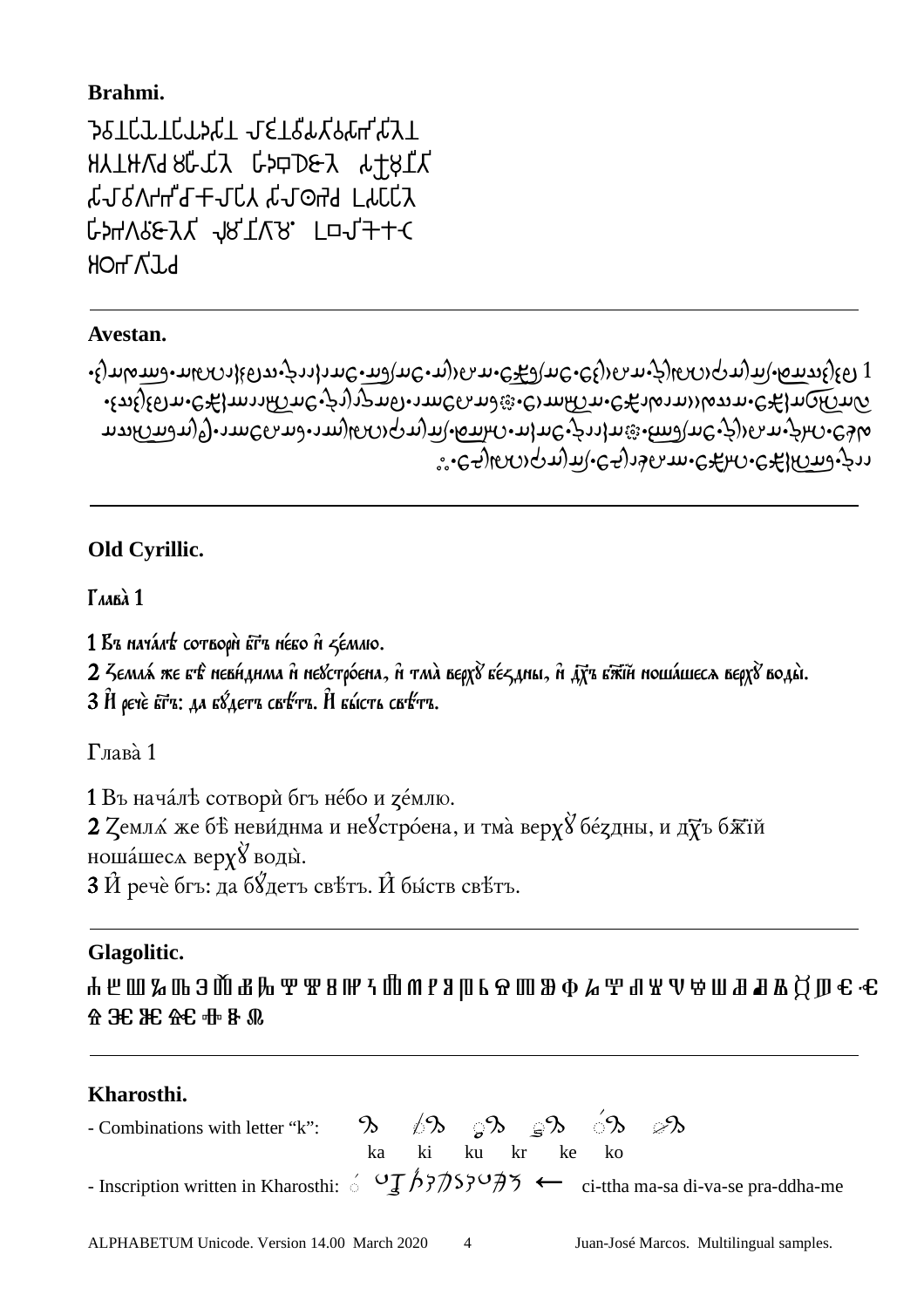**Imperial Aramaic.** 

|                                                               | y                 |                   | O)                    | $\mathfrak{D}$      | $\mathbf{I}$                                                    | $\mathcal{L}$                                | 丌              | $\mathcal{F}$              | 人             | $\overline{y}$     | $\boldsymbol{\mathsf{X}}$          |  |
|---------------------------------------------------------------|-------------------|-------------------|-----------------------|---------------------|-----------------------------------------------------------------|----------------------------------------------|----------------|----------------------------|---------------|--------------------|------------------------------------|--|
|                                                               | kāph              | yudh              | tēth                  | hēth                | zain                                                            | waw                                          | hē             | dālath gāmal bēth          |               |                    | ālaph                              |  |
|                                                               |                   | $[k/x]$ [j/i:/e:] | $[t^s]$               | [h]                 |                                                                 | [z] $[w/O:w]$ [h]                            |                |                            |               |                    | $[d/\delta]$ [g/y] [b/v] [?/a:/e:] |  |
|                                                               | $\mathsf{h}$      | $\checkmark$      | $\mathcal I$          | P                   | $\mathfrak h$                                                   | $\gamma$                                     | $\mathbf v$    |                            |               | $\bm{\mathcal{b}}$ |                                    |  |
|                                                               | tau               | shin              | rēsh                  |                     | qoph sādhē                                                      | pē                                           | 'ē             | semkath                    | nun           | mim                | lāmadh                             |  |
|                                                               | $[t/\theta]$      | []                | [r]                   | $\lbrack q \rbrack$ | $\left[\begin{smallmatrix} S^{\Gamma} \end{smallmatrix}\right]$ | [p/f]                                        | [2]            | [s]                        | [n]           | [m]                | $[1]$                              |  |
| ノリルココっく<br>Aramaic numbers:<br><b>Inscriptional Parthian.</b> |                   |                   |                       |                     |                                                                 |                                              |                |                            |               |                    |                                    |  |
|                                                               | $\mathbf{I}$      | <b>フフ</b>         | $\mathbf{\mathsf{N}}$ | $\lambda$           |                                                                 | $\mathcal{P}$                                |                | フ                          |               |                    | لا                                 |  |
|                                                               | [k, g ] [y, ĕ, ŭ] | [t]               | [h, x]                |                     |                                                                 | $[z, \check{z}] = [w, \check{0}, \check{u}]$ | [h]            | $[d, \delta]$              | $[g, \gamma]$ | [b, w]             | $[a, \tilde{a}]$                   |  |
| $\mathcal{D}$                                                 |                   | $\bigcup$         | $\pi$                 |                     |                                                                 | $\rightarrow$                                | $\overline{z}$ | $\boldsymbol{\mathcal{D}}$ |               | カ                  | $\frac{1}{2}$                      |  |
| [t, d]                                                        | $[\xi, \xi]$      | [r]               | $\lceil q \rceil$     |                     | [č]                                                             | [p, b]                                       | [r]            | [s]                        | [n]           | [m]                | $[1]$                              |  |

 *Note that the letters marked in red were only used to write loan words from Aramaic.* 

# **Inscriptional Pahlavi.**



ALPHABETUM Unicode. Version 14.00 March 2020